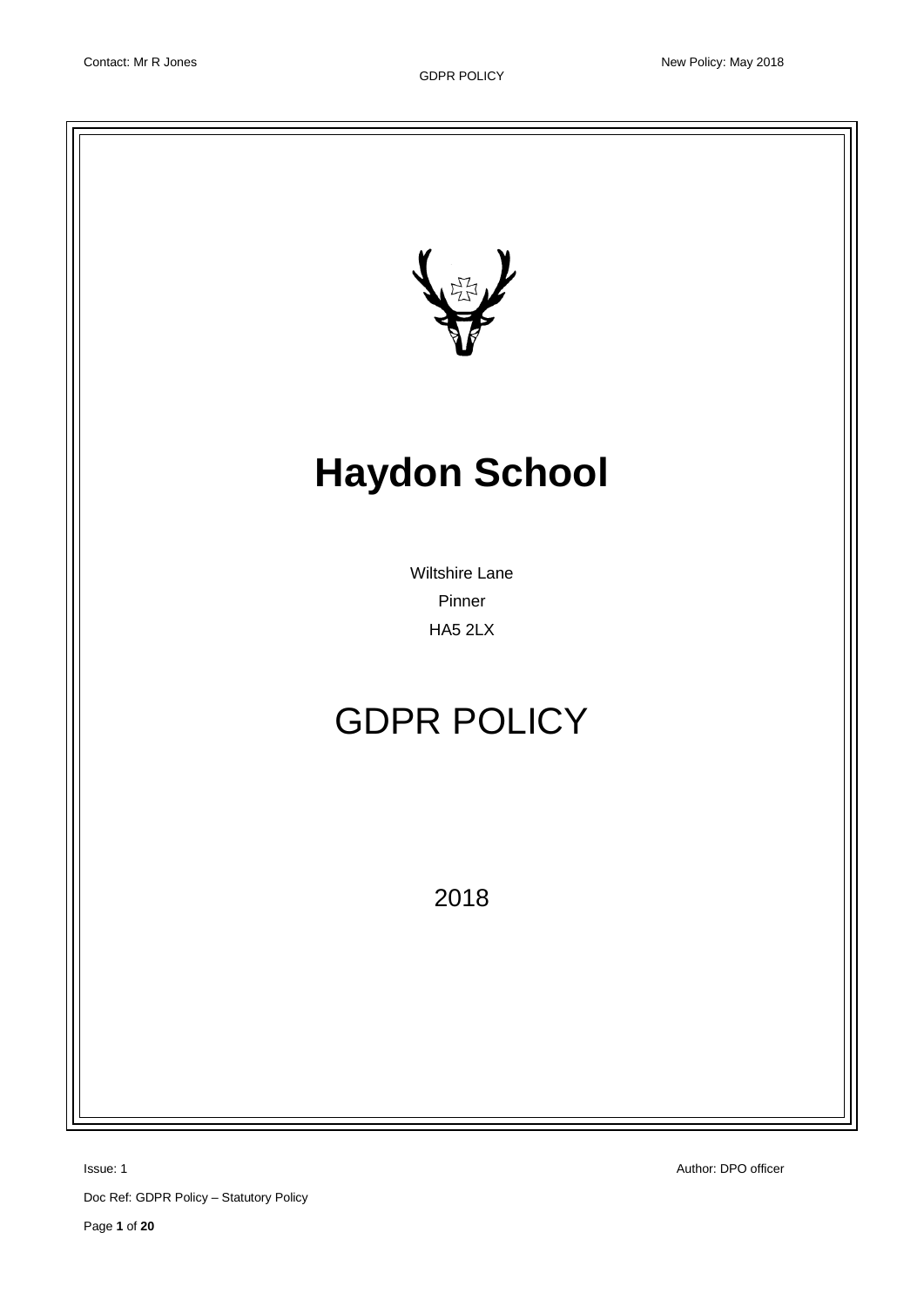#### $1.$ **Policy statement and objectives**

- 1.1 The objectives of this Data Protection Policy are to ensure that Haydon School (the "School") and its directors, members and employees are informed about, and comply with, their obligations under the General Data Protection Regulation ("the GDPR") and other data protection legislation.
- 1.2 The School is an Academy Trust and is the Data Controller for all the Personal Data processed by the School.
- 1.3 Everyone has rights with regard to how their personal information is handled. During the course of our activities we will process personal information about a number of different groups of people and we recognise that we need to treat it in an appropriate and lawful manner.
- 1.4 The type of information that we may be required to handle include details of job applicants, current, past and prospective employees, students, parents/carers and other members of students' families, directors, members, suppliers and other individuals that we communicate with. The information, which may be held on paper or on a computer or other media, is subject to certain legal safeguards specified in the GDPR and other legislation. The GDPR imposes restrictions on how we may use that information.
- 1.5 This policy does not form part of any employee's contract of employment and it may be amended at any time. Any breach of this policy by members of staff will be taken seriously and may result in disciplinary action and serious breaches may result in dismissal. Breach of the GDPR may expose the School to enforcement action by the Information Commissioner's Office (ICO) or fines. Furthermore, certain breaches of the Act can give rise to personal criminal liability for the School's employees. At the very least, a breach of the GDPR could damage our reputation and have serious consequences for the School and for our stakeholders.

#### $2<sub>1</sub>$ **Status of the policy**

2.1 This policy has been approved by the governors of the School. It sets out our rules on data protection and the legal conditions that must be satisfied in relation to the obtaining, handling, processing, storage, transportation and destruction of personal information.

#### $3<sub>1</sub>$ **Data Protection Officer**

- 3.1 The Data Protection Officer (the "DPO") is responsible for ensuring the School is compliant with the GDPR and with this policy. This post is held at School level by Mrs L Faraj, [dpo@haydonschool.org.uk.](mailto:dpo@haydonschool.org.uk) Any questions or concerns about the operation of this policy should be referred in the first instance to the DPO.
- 3.2 The DPO will play a major role in embedding essential aspects of the GDPR into the School's culture, from ensuring the data protection principles are respected to preserving data subject rights, recording data processing activities and ensuring the security of processing.
- 3.3 The DPO should be involved, in a timely manner, in all issues relating to the protection of personal data. To do this, the GDPR requires that DPOs are provided with the necessary support and resources to enable the DPO to effectively carry out their tasks. Factors that should be considered include the following:
	- 3.3.1 senior management support;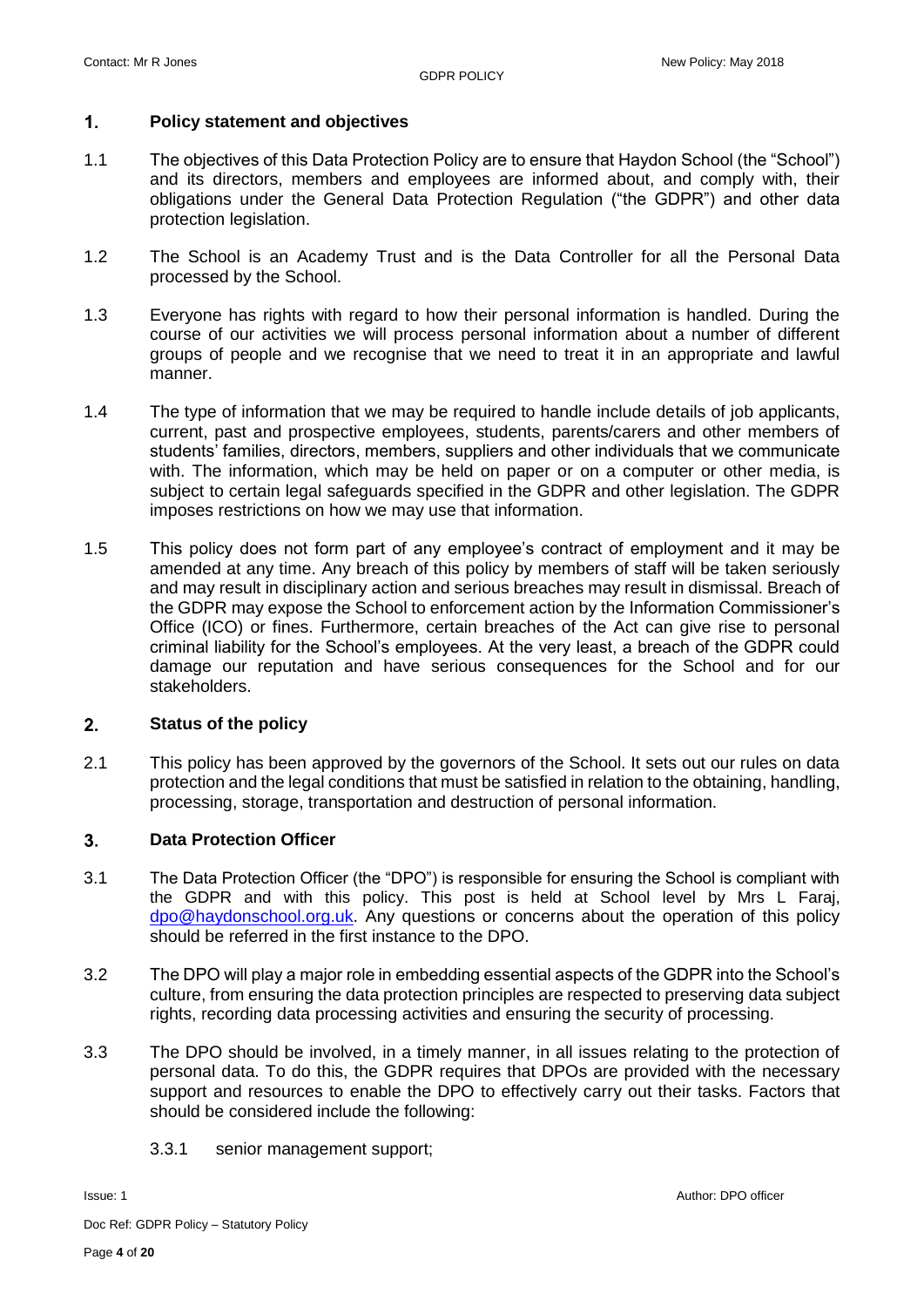- 3.3.2 time for DPOs to fulfil their duties;
- 3.3.3 adequate financial resources, infrastructure (premises, facilities and equipment) and staff where appropriate;
- 3.3.4 official communication of the designation of the DPO to make known existence and function within the organisation;
- 3.3.5 access to other services, such as HR, IT and security, who should provide support to the DPO;
- 3.3.6 continuous training so that DPOs can stay up to date with regard to data protection developments;
- 3.3.7 where a DPO team is deemed necessary, a clear infrastructure detailing roles and responsibilities of each team member;
- 3.3.8 whether the School should give the DPO access to external legal advice to advise the DPO on their responsibilities under this Data Protection Policy.
- 3.4 The DPO is responsible for ensuring that the School's Processing operations adequately safeguard Personal Data, in line with legal requirements. This means that the governance structure within the School must ensure the independence of the DPO.
- 3.5 The School will ensure that the DPO does not receive instructions in respect of the carrying out of their tasks, which means that the DPO must not be instructed how to deal with a matter, such as how to investigate a complaint or what result should be achieved. Further, the DPO should report directly to the highest management level, i.e. the board of directors.
- 3.6 The requirement that the DPO reports directly to the board of directors ensures that the School's directors are made aware of the pertinent data protection issues. In the event that the School decides to take a certain course of action despite the DPO's advice to the contrary, the DPO should be given the opportunity to make their dissenting opinion clear to the board of directors and to any other decision makers.
- 3.7 A DPO appointed internally by the School is permitted to undertake other tasks and duties for the organisation, but these must not result in a conflict of interests with his or her role as DPO. It follows that any conflict of interests between the individual's role as DPO and other roles the individual may have within the organisation impinge on the DPO's ability to remain independent.
- 3.8 In order to avoid conflicts the DPO cannot hold another position within the organisation that involves determining the purposes and means of processing personal data. Senior management positions, chief financial officer, head of IT or head of human resources positions are likely to cause conflicts. Some other positions may involve determining the purposes and means of processing, which will rule them out as feasible roles for DPOs.
- 3.9 In the light of this and in the event that the School decides to appoint an internal DPO, the School will take the following action in order to avoid conflicts of interests:
	- 3.9.1 identify the positions incompatible with the function of DPO;
	- 3.9.2 draw up internal rules to this effect in order to avoid conflicts of interests which may include, for example, allocating some of the DPO's other duties to other members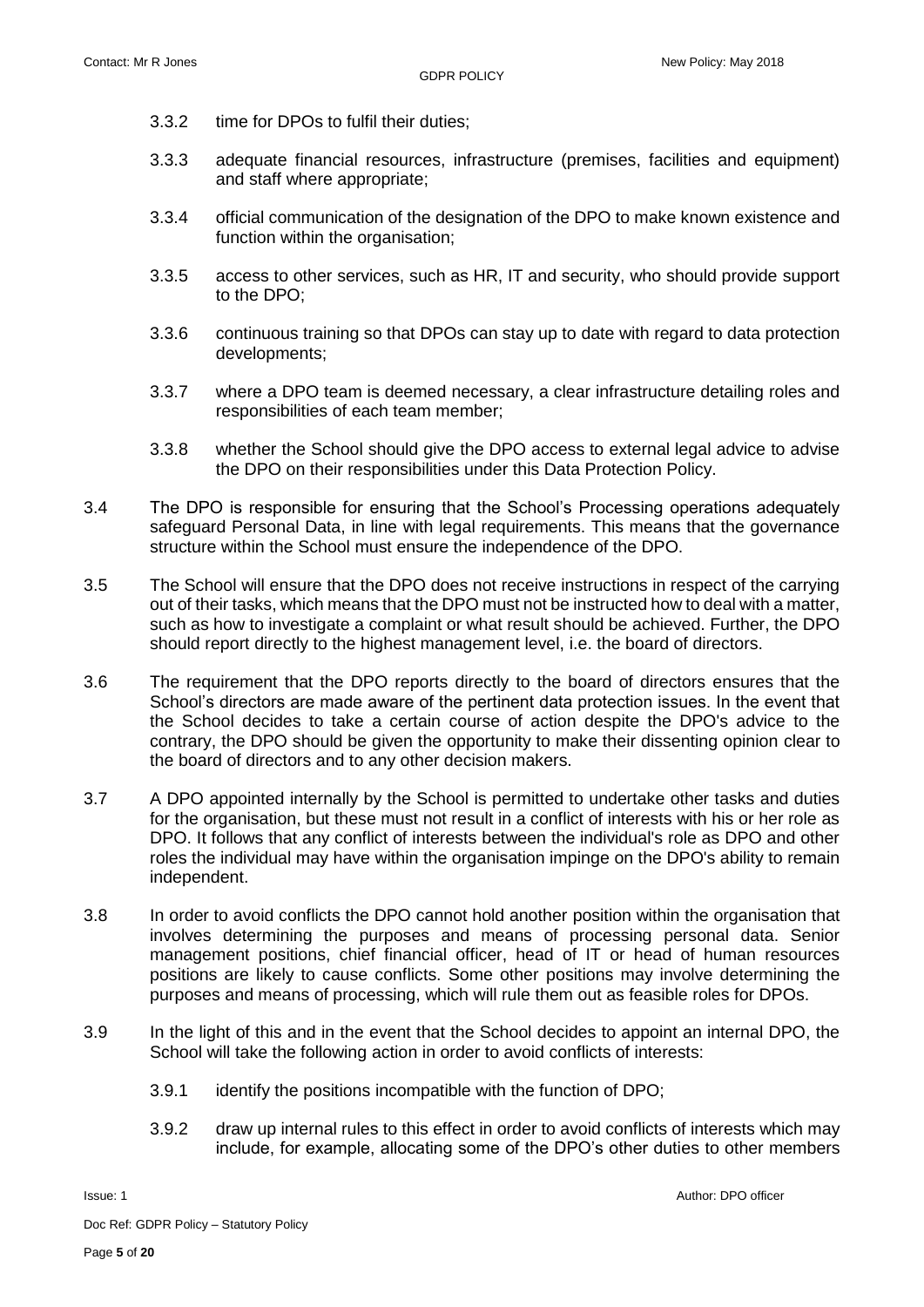of staff, appointing a deputy DPO and/or obtaining advice from an external advisor if appropriate;

- 3.9.3 include a more general explanation of conflicts of interests;
- 3.9.4 declare that the DPO has no conflict of interests with regard to his or her function as a DPO, as a way of raising awareness of this requirement.
- 3.9.5 Include safeguards in the internal rules of the organisation and ensure that the job specification for the position of DPO or the service contract is sufficiently precise and detailed to avoid conflicts of interest.
- 3.10 If you consider that the policy has not been followed in respect of Personal Data about yourself or others you should raise the matter with the DPO.

#### $\overline{\mathbf{4}}$ . **Definition of terms**

- 4.1 **Biometric Data** means Personal Data resulting from specific technical processing relating to the physical, physiological or behavioural characteristics of a natural person, which allow or confirm the unique identification of that natural person, such as facial images;
- 4.2 **Consent** of the Data Subject means any freely given, specific, informed and unambiguous indication of the Data Subject's wishes by which he or she, by a statement or by a clear affirmative action, signifies agreement to the processing of Personal Data relating to him or her;
- 4.3 **Data** is information which is stored electronically, on a computer, or in certain paper-based filing systems or other media such as CCTV;
- 4.4 **Data Subjects** for the purpose of this policy include all living individuals about whom we hold Personal Data. A Data Subject need not be a UK national or resident. All Data Subjects have legal rights in relation to their Personal Data.
- 4.5 **Data Controllers** means the natural or legal person, public authority, agency or other body which, alone or jointly with others, determines the purposes and means of the processing of Personal Data.
- 4.6 **Data Users** include employees, volunteers, trustees whose work involves using Personal Data. Data Users have a duty to protect the information they handle by following our data protection and security policies at all times;
- 4.7 **Data Processors** means a natural or legal person, public authority, agency or other body which processes Personal Data on behalf of the Data Controller;
- 4.8 **Parent** has the meaning given in the Education Act 1996 and includes any person having parental responsibility or care of a child;
- 4.9 **Personal Data** means any information relating to an identified or identifiable natural person ('Data Subject'); an identifiable natural person is one who can be identified, directly or indirectly, in particular by reference to an identifier such as a name, an identification number, location data, an online identifier or to one or more factors specific to the physical, physiological, genetic, mental, economic, cultural or social identity of that natural person;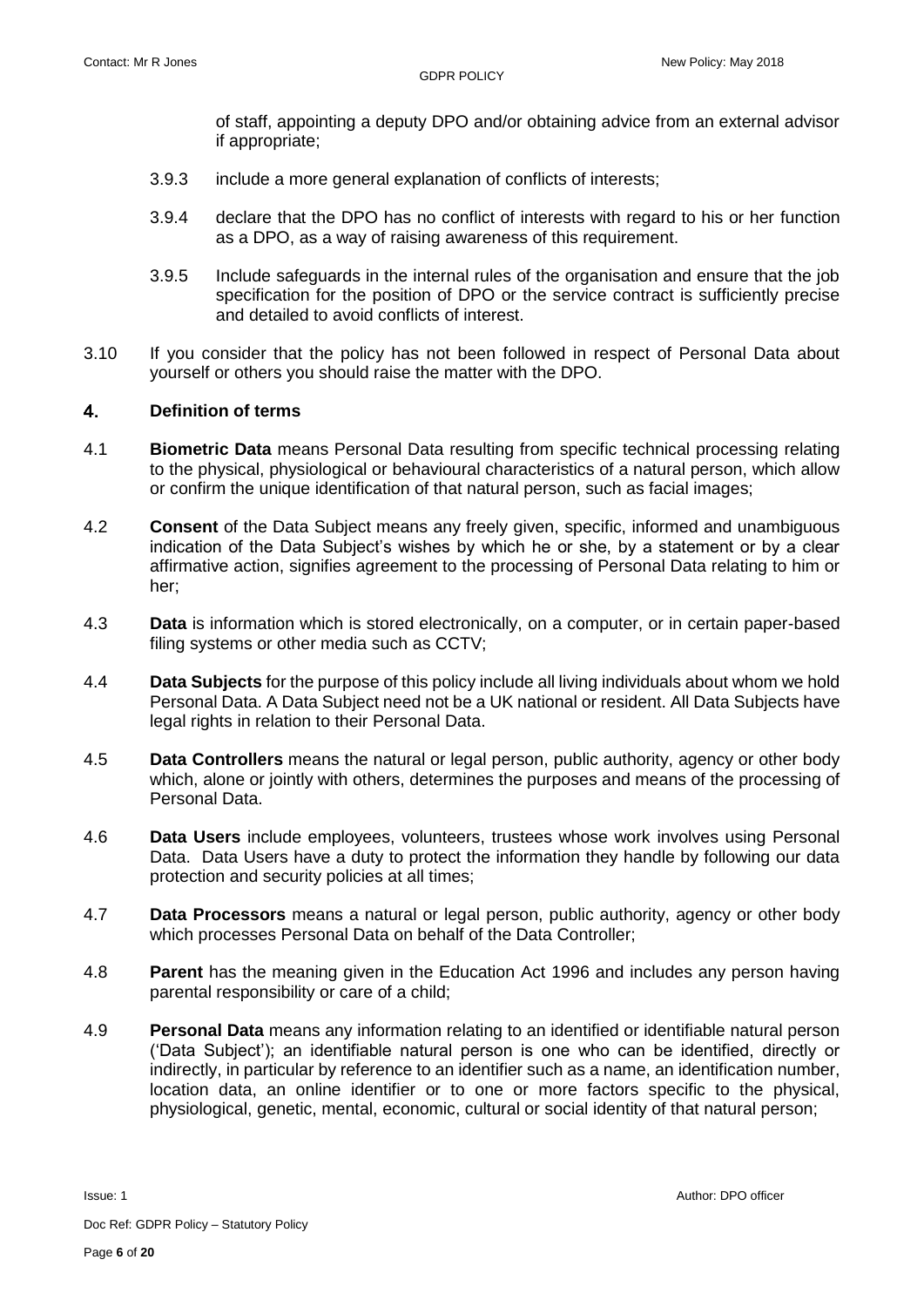- 4.10 **Personal Data Breach** means a breach of security leading to the accidental or unlawful destruction, loss, alteration, unauthorised disclosure of, or access to, Personal Data transmitted, stored or otherwise processed;
- 4.11 **Privacy by Design** means implementing appropriate technical and organisational measures in an effective manner to ensure compliance with the GDPR;
- 4.12 **Processing** means any operation or set of operations which is performed on Personal Data or on sets of Personal Data, whether or not by automated means, such as collection, recording, organisation, structuring, storage, adaptation or alteration, retrieval, consultation, use, disclosure by transmission, dissemination or otherwise making available, alignment or combination, restriction, erasure or destruction;
- 4.13 **Sensitive Personal Data** means Personal Data revealing racial or ethnic origin, political opinions, religious or philosophical beliefs, or trade union membership, and the processing of genetic data, biometric data for the purpose of uniquely identifying a natural person, data concerning health or data concerning a natural person's sex life or sexual orientation.

#### $5<sub>1</sub>$ **Data protection principles**

- 5.1 Anyone processing Personal Data must comply with the enforceable principles of good practice. These provide that Personal Data must be:
	- 5.1.1 processed lawfully, fairly and in a transparent manner in relation to individuals;
	- 5.1.2 collected for specified, explicit and legitimate purposes and not further processed in a manner that is incompatible with those purposes; further processing for archiving purposes in the public interest, scientific or historical research purposes or statistical purposes shall not be considered to be incompatible with the initial purposes;
	- 5.1.3 adequate, relevant and limited to what is necessary in relation to the purposes for which they are processed;
	- 5.1.4 accurate and, where necessary, kept up to date; every reasonable step must be taken to ensure that Personal Data that are inaccurate, having regard to the purposes for which they are processed, are erased or rectified without delay;
	- 5.1.5 kept in a form which permits identification of Data Subjects for no longer than is necessary for the purposes for which the Personal Data are processed; Personal Data may be stored for longer periods insofar as the Personal Data will be processed solely for archiving purposes in the public interest, scientific or historical research purposes or statistical purposes subject to implementation of the appropriate technical and organisational measures required by the GDPR in order to safeguard the rights and freedoms of individuals; and
	- 5.1.6 Processed in a manner that ensures appropriate security of the Personal Data, including protection against unauthorised or unlawful processing and against accidental loss, destruction or damage, using appropriate technical or organisational measures.

#### 6. **Processed lawfully, fairly and in a transparent manner**

6.1 The GDPR is intended not to prevent the processing of Personal Data, but to ensure that it is done fairly and without adversely affecting the rights of the Data Subject. The Data Subject must be told who the Data Controller is (in this case the School), who the Data Controller's representative is (in this case the DPO), the purpose for which the data is to be processed by us, and the identities of anyone to whom the Data may be disclosed or transferred.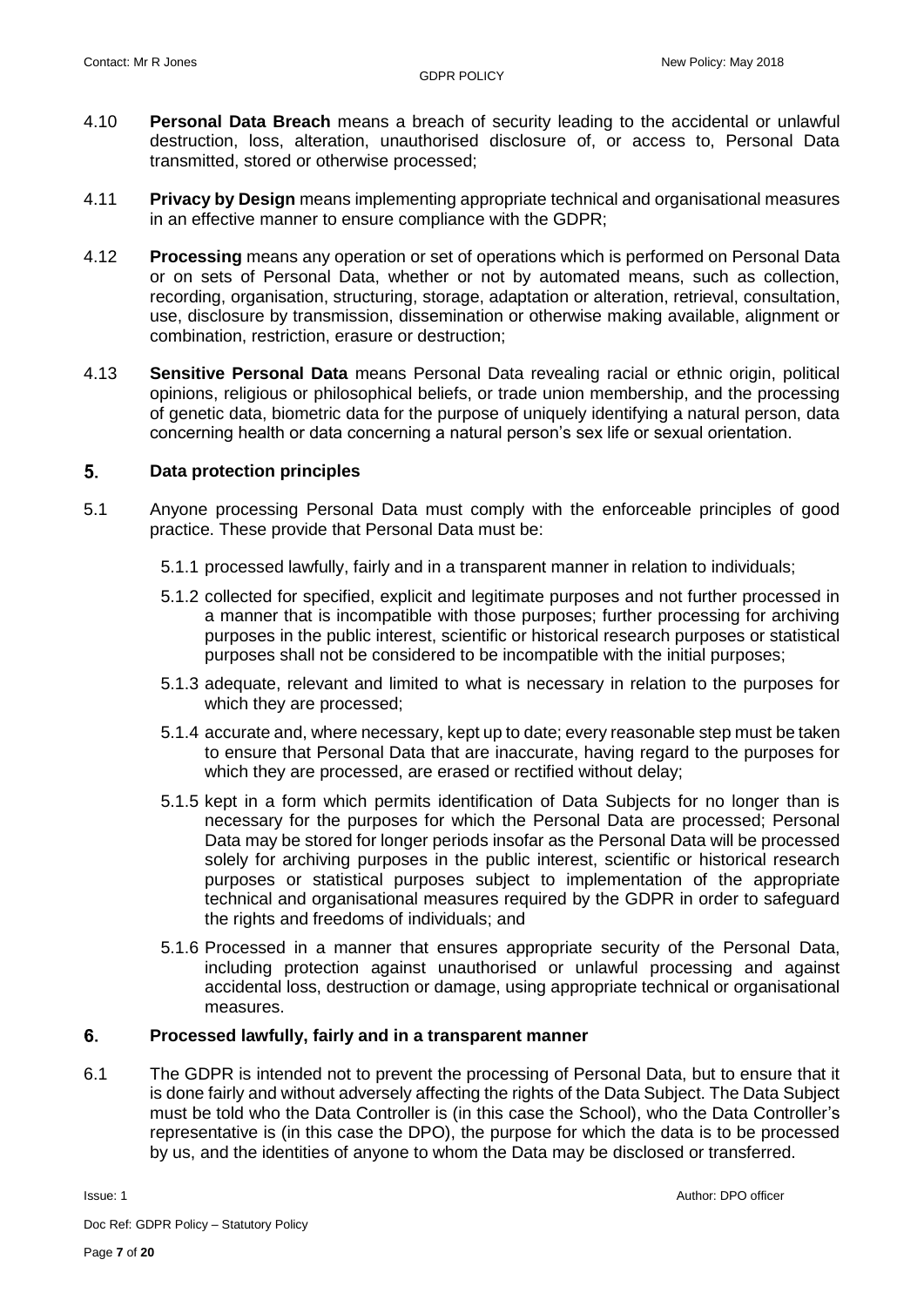- 6.2 For Personal Data to be processed lawfully, certain conditions have to be met. These may include:
	- 6.2.1 where we have the Consent of the Data Subject;
	- 6.2.2 where it is necessary for compliance with a legal obligation;
	- 6.2.3 where processing is necessary to protect the vital interests of the Data Subject or another person;
	- 6.2.4 where it is necessary for the performance of a task carried out in the public interest or in the exercise of official authority vested in the controller.
- 6.3 Personal data may only be processed for the specific purposes notified to the Data Subject when the data was first collected, or for any other purposes specifically permitted by the Act. This means that Personal Data must not be collected for one purpose and then used for another. If it becomes necessary to change the purpose for which the data is processed, the Data Subject must be informed of the new purpose before any processing occurs.
- 6.4 Sensitive Personal Data
	- 6.4.1 The School will be processing Sensitive Personal Data about our stakeholders. We recognise that the law states that this type of Data needs more protection. Therefore, Data Users must be more careful with the way in which we process Sensitive Personal Data.
	- 6.4.2 When Sensitive Personal Data is being processed, as well as establishing a lawful basis (as outlined in paragraph 6.3 above), a separate condition for processing it must be met. In most cases the relevant conditions are likely to be that:
		- 6.4.2.1 the Data Subject's explicit consent to the processing of such data has been obtained
		- 6.4.2.2 processing is necessary for reasons of substantial public interest, on the basis of Union or Member State law which shall be proportionate to the aim pursued, where we respect the essence of the right to data protection and provide for suitable and specific measures to safeguard the fundamental rights and the interests of the Data Subject;
		- 6.4.2.3 processing is necessary to protect the vital interests of the Data Subject or of another natural person where the Data Subject is physically or legally incapable of giving consent;
		- 6.4.2.4 processing is necessary for the purposes of carrying out the obligations and exercising specific rights of the Data Controller or of the Data Subject in the field of employment law in so far as it is authorised by Union or Member State law or a collective agreement pursuant to Member State law providing for appropriate safeguards for the fundamental rights and the interests of the Data Subject.
- 6.4.3 The School recognises that in addition to Sensitive Personal Data, we are also likely to Process information about our stakeholders which is confidential in nature, for example, information about family circumstances, child protection or safeguarding issues. Appropriate safeguards must be implemented for such information, even if it does not meet the legal definition of Sensitive Personal Data.

### 6.5 Biometric Data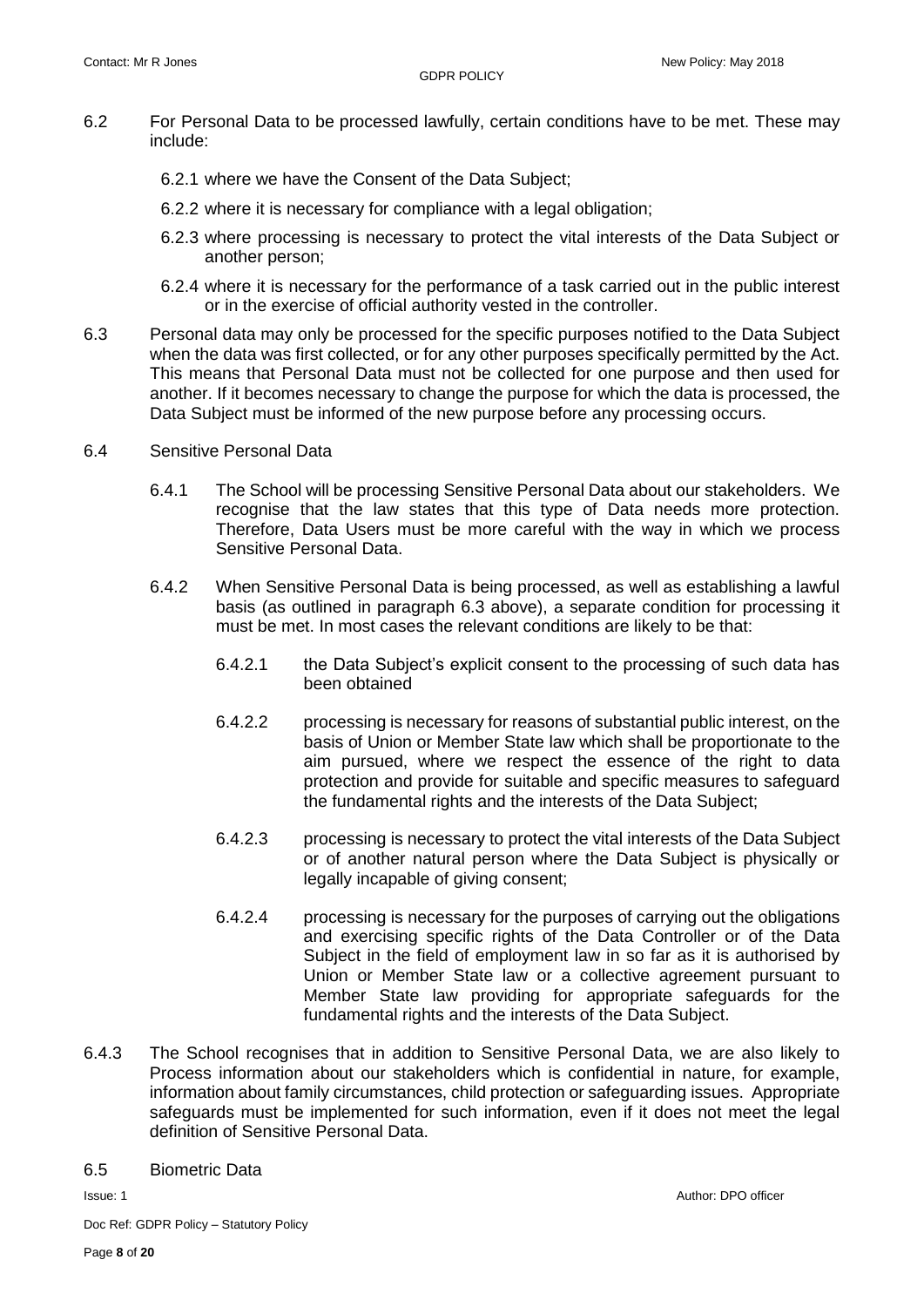- 6.5.1 The School processes Biometric Data as part of an automated biometric recognition system, for example, for cashless catering. Biometric Data is a type of Sensitive Personal Data.
- 6.5.2 Where Biometric Data relating to students is processed, the School must ensure that each parent of a child is notified of the School's intention to use the child's Biometric Data and obtain the written consent of at least one parent before the data is taken from the student and used as part of an automated biometric recognition system. An academy must not process the Biometric Data if a student under 18 years of age where:
	- 6.5.2.1 the child (whether verbally or non-verbally) objects or refuses to participate in the Processing of their Biometric Data;
	- 6.5.2.2 no Parent has consented in writing to the processing; or
	- 6.5.2.3 a Parent has objected in writing to such processing, even if another Parent has given written Consent.
- 6.5.3 The School must provide reasonable alternative means of accessing services for those students who will not be using an automated biometric recognition system. The School will comply with any guidance or advice issued by the Department for Education on the use of Biometric Data from time to time.
- 6.5.4 The School must obtain the explicit Consent of staff, trustees, members or other Data Subjects before processing their Biometric Data.
- 6.6 Criminal convictions and offences
	- 6.6.1 There are separate safeguards in the GDPR for Personal Data relating to criminal convictions and offences.
	- 6.6.2 It is likely that the School will Process Data about criminal convictions or offences. This may be as a result of pre-vetting checks we are required to undertake on staff and trustees or due to information which we may acquire during the course of their employment or appointment.
	- 6.6.3 In addition, from time to time we may acquire information about criminal convictions or offences involving students or parents. This information is not routinely collected and is only likely to be processed by the School in specific circumstances, for example, if a child protection issue arises or if a parent/carer is involved in a criminal matter.
	- 6.6.4 Where appropriate, such information may be shared with external agencies such as the child protection team at the Local Authority, the Local Authority Designated Officer and/or the Police. Such information will only be processed to the extent that it is lawful to do so and appropriate measures will be taken to keep the data secure.

## 6.7 Transparency

6.7.1 One of the key requirements of the GDPR relates to transparency. This means that the School must keep Data Subjects informed about how their Personal Data will be processed when it is collected.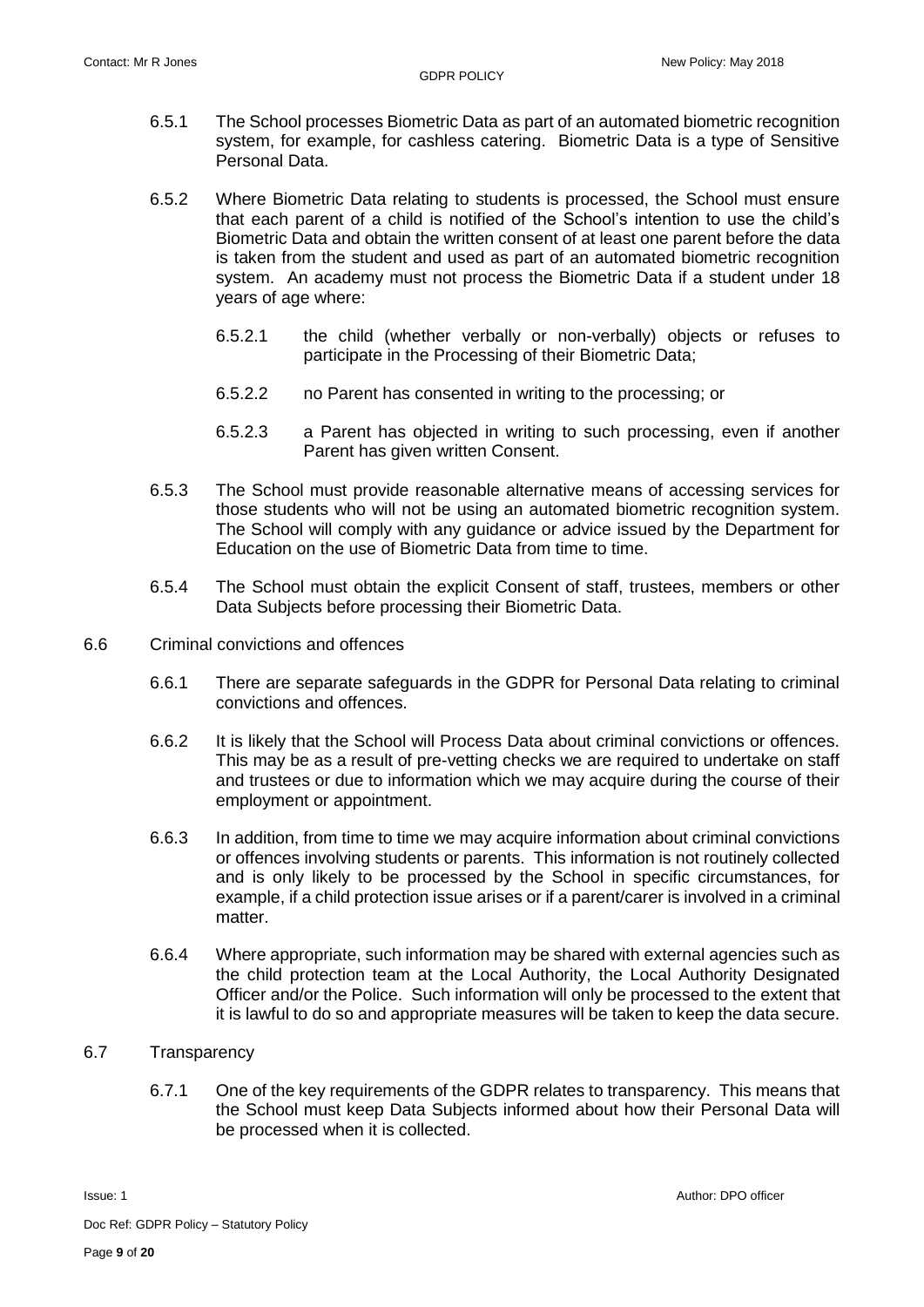- 6.7.2 One of the ways we provide this information to individuals is through a Privacy Notice which sets out important information what we do with their Personal Data. The School has developed Privacy Notices for the following categories of people:
	- 6.7.2.1 Students;
	- 6.7.2.2 Parents/carers;
	- 6.7.2.3 Staff;
	- 6.7.2.4 Trustees.
- 6.7.3 The School wishes to adopt a layered approach to keeping people informed about how we process their Personal Data. This means that the Privacy Notice is just one of the tools we will use to communicate this information. School employees are expected to use other appropriate and proportionate methods to tell individuals how their Personal Data is being processed if Personal Data is being processed in a way that is not envisaged by our Privacy Notices and/or at the point when individuals are asked to provide their Personal Data, for example, where Personal Data is collected about visitors to School premises or if we ask people to complete forms requiring them to provide their Personal Data.
- 6.7.4 We will ensure that Privacy Notices are concise, transparent, intelligible and easily accessible; written in clear and plain language, particularly if addressed to a child; and free of charge.
- 6.8 Consent
	- 6.8.1 The School must only process Personal Data on the basis of one or more of the lawful bases set out in the GDPR, which include Consent. Consent is not the only lawful basis and there are likely to be many circumstances when we process Personal Data and our justification for doing so is based on a lawful basis other than Consent.
	- 6.8.2 A Data Subject consents to processing of their Personal Data if they indicate agreement clearly either by a statement or positive action to the processing. Consent requires affirmative action so silence, pre-ticked boxes or inactivity are unlikely to be sufficient. If Consent is given in a document which deals with other matters, then the Consent must be kept separate from those other matters.
	- 6.8.3 In the event that we are relying on Consent as a basis for processing Personal Data about students, if a student is aged under 13, we will need to obtain Consent from the parent(s). In the event that we require Consent for processing Personal Data about students aged 13 or over, we will require the Consent of the student although, depending on the circumstances, the School should consider whether it is appropriate to inform parents about this process. Consent is likely to be required if, for example, the School wishes to use a photo of a student on its website or on social media. Consent is also required before any students are signed up to online learning platforms. Such Consent must be from the parent if the student is aged under 13. When relying on Consent, we will make sure that the child understands what they are consenting to, and we will not exploit any imbalance in power in the relationship between us.
	- 6.8.4 Data Subjects must be easily able to withdraw Consent to processing at any time and withdrawal must be promptly honoured. Consent may need to be refreshed if

**Issue: 1** Author: DPO officer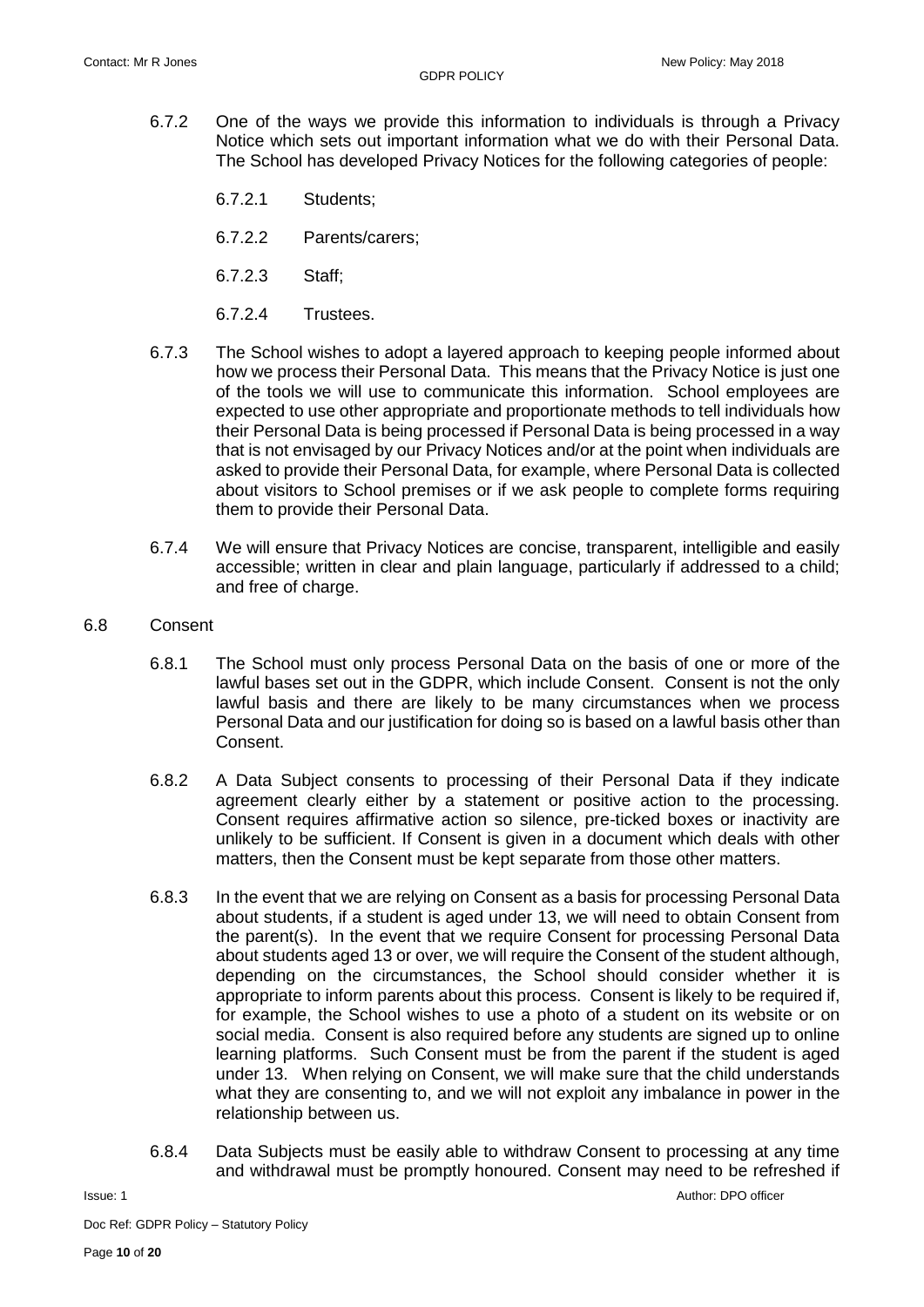we intend to process Personal Data for a different and incompatible purpose which was not disclosed when the Data Subject first consented.

- 6.8.5 Unless we can rely on another legal basis of processing, Explicit Consent is usually required for processing Sensitive Personal Data. Often we will be relying on another legal basis (and not require Explicit Consent) to process most types of Sensitive Data.
- 6.8.6 Evidence and records of Consent must be maintained so that the School can demonstrate compliance with Consent requirements.

#### $\overline{7}$ **Specified, explicit and legitimate purposes**

- 7.1 Personal data should only be collected to the extent that it is required for the specific purpose notified to the Data Subject, for example, in the Privacy Notice or at the point of collecting the Personal Data. Any data which is not necessary for that purpose should not be collected in the first place.
- 7.2 The School will be clear with Data Subjects about why their Personal Data is being collected and how it will be processed. We cannot use Personal Data for new, different or incompatible purposes from that disclosed when it was first obtained unless we have informed the Data Subject of the new purposes and they have consented where necessary.

#### 8. **Adequate, relevant and limited to what is necessary**

- 8.1 The School will ensure that the Personal Data collected is adequate to enable us to perform our functions and that the information is relevant and limited to what is necessary.
- 8.2 In order to ensure compliance with this principle, the School will check records at appropriate intervals for missing, irrelevant or seemingly excessive information and may contact Data Subjects to verify certain items of data.
- 8.3 School employees must also give due consideration to any forms stakeholders are asked to complete and consider whether the all the information is required. We may only collect Personal Data that is needed to operate as a school functions and we should not collect excessive data. We should ensure that any Personal Data collected is adequate and relevant for the intended purposes.
- 8.4 The School will implement measures to ensure that Personal Data is processed on a 'Need to Know' basis. This means that the only members of staff or trustees who need to know Personal Data about a Data Subject will be given access to it and no more information than is necessary for the relevant purpose will be shared. In practice, this means that the School may adopt a layered approach in some circumstances, for example, members of staff or trustees may be given access to basic information about a student or employee if they need to know it for a particular purpose but other information about a Data Subject may be restricted to certain members of staff who need to know it, for example, where the information is Sensitive Personal Data, relates to criminal convictions or offences or is confidential in nature (for example, child protection or safeguarding records).
- 8.5 When Personal Data is no longer needed for specified purposes, it must be deleted or anonymised in accordance with the School's data retention guidelines.

#### 9. **Accurate and, where necessary, kept up to date**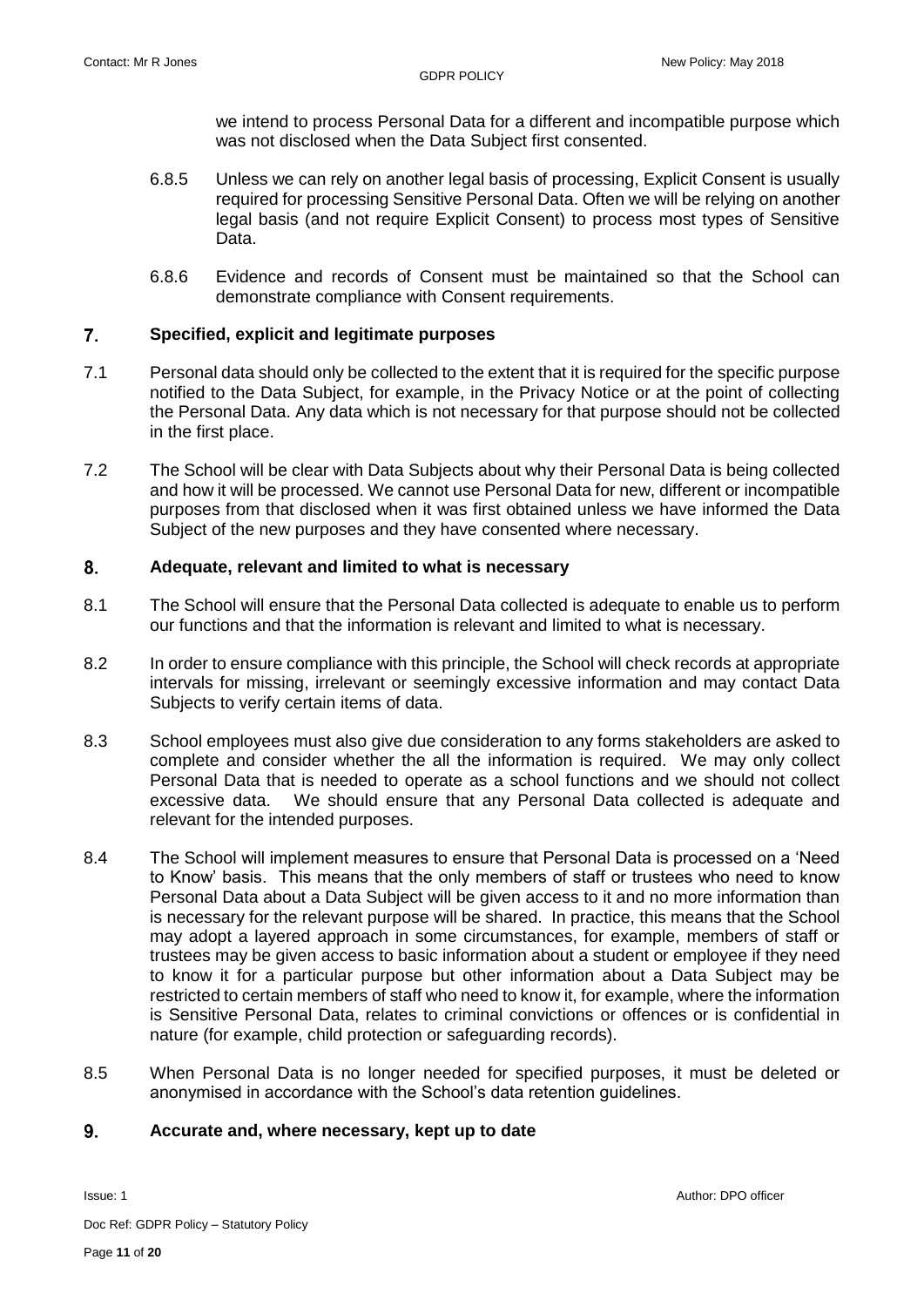- 9.1 Personal data must be accurate and kept up to date. Information which is incorrect or misleading is not accurate and steps should therefore be taken to check the accuracy of any Personal Data at the point of collection and at regular intervals afterwards. Inaccurate or outof-date data should be destroyed.
- 9.2 If a Data Subject informs the School of a change of circumstances their records will be updated as soon as is practicable.
- 9.3 Where a Data Subject challenges the accuracy of their data, the School will immediately mark the record as potentially inaccurate, or 'challenged'. In the case of any dispute, we shall try to resolve the issue informally, but if this proves impossible, disputes will be referred to the Data Protection Officer for their judgement. If the problem cannot be resolved at this stage, the Data Subject should refer their complaint to the Information Commissioner's Office. Until resolved the 'challenged' marker will remain and all disclosures of the affected information will contain both versions of the information.
- 9.4 Notwithstanding paragraph 9.3, a Data Subject continues to have rights under the GDPR and may refer a complaint to the Information Commissioner's Office regardless of whether the procedure set out in paragraph 9.3 has been followed.

### $10<sub>1</sub>$ **Data to be kept for no longer than is necessary for the purposes for which the Personal Data are processed**

- 10.1 Personal data should not be kept longer than is necessary for the purpose for which it is held. This means that data should be destroyed or erased from our systems when it is no longer required.
- 10.2 It is the duty of the DPO, after taking appropriate guidance for legal considerations, to ensure that obsolete data are properly erased. The School has a retention schedule for all data.

### $11.$ **Data to be processed in a manner that ensures appropriate security of the Personal Data**

- 11.1 The School has taken steps to ensure that appropriate security measures are taken against unlawful or unauthorised processing of Personal Data, and against the accidental loss of, or damage to, Personal Data. Data Subjects may apply to the courts for compensation if they have suffered damage from such a loss.
- 11.2 The GDPR requires us to put in place procedures and technologies to maintain the security of all Personal Data from the point of collection to the point of destruction.
- 11.3 We will develop, implement and maintain safeguards appropriate to our size, scope, our available resources, the amount of Personal Data that we own or maintain on behalf of others and identified risks (including use of encryption and pseudonymisation where applicable). We will regularly evaluate and test the effectiveness of those safeguards to ensure security of our processing of Personal Data.
- 11.4 Data Users are responsible for protecting the Personal Data we hold. Data Users must implement reasonable and appropriate security measures against unlawful or unauthorised processing of Personal Data and against the accidental loss of, or damage to, Personal Data. Data Users must exercise particular care in protecting Sensitive Personal Data from loss and unauthorised access, use or disclosure.
- 11.5 Data Users must follow all procedures and technologies we put in place to maintain the security of all Personal Data from the point of collection to the point of destruction. Data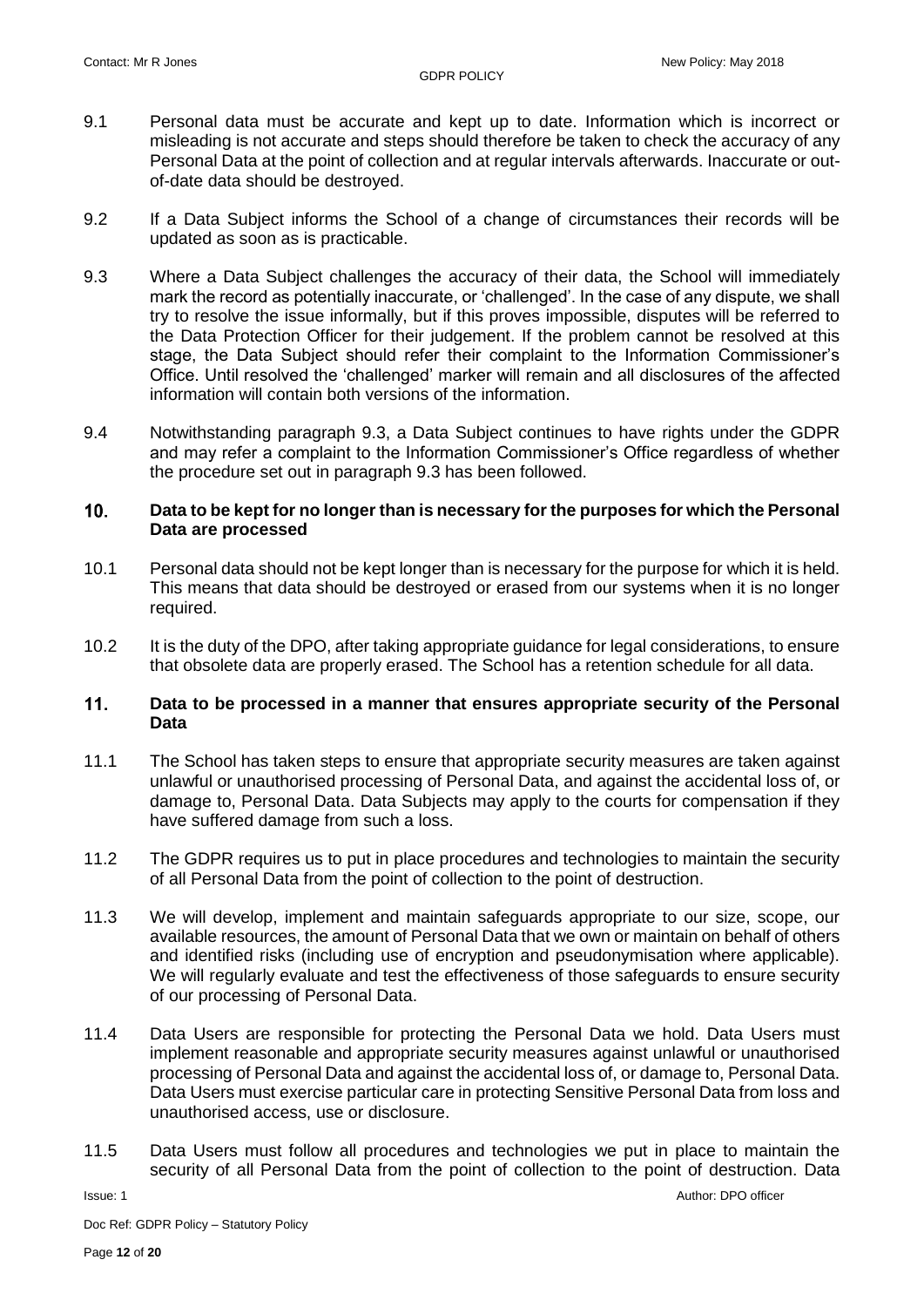Users must comply with all applicable aspects of our E-Safety Policy, relevant Acceptable Use Agreements for students, parents, all staff, volunteers, and Governors, and Guest WIFI Acceptable Use which can be found in the E-Safety Policy - and not attempt to circumvent the administrative, physical and technical safeguards we implement and maintain in accordance with the GDPR and relevant standards to protect Personal Data.

- 11.6 Data Users must be aware that it is a criminal offence for someone to knowingly or recklessly obtain or disclose Personal Data without the School's consent (or to ask someone to do it on their behalf) and/or to retain it without our knowledge (for example, if a member of staff accesses Personal Data about students or other members of staff without our consent and/or shares that data with people who are not permitted to see it). It is also an offence to sell or try to sell such Personal Data. These offences will also be treated as disciplinary issues in accordance with the School's HR policies.
- 11.7 Maintaining data security means guaranteeing the confidentiality, integrity and availability of the Personal Data, defined as follows:
	- 11.7.1 Confidentiality means that only people who are authorised to use the data can access it.
	- 11.7.2 Integrity means that Personal Data should be accurate and suitable for the purpose for which it is processed.
	- 11.7.3 Availability means that authorised users should be able to access the data if they need it for authorised purposes.
- 11.8 It is the responsibility of all members of staff and trustees to work together to ensure that the Personal Data we hold is kept secure. We rely on our colleagues to identify and report any practices that do not meet these standards so that we can take steps to address any weaknesses in our systems. Anyone who has any comments or concerns about security should notify the Headteacher or the DPO.
- 11.9 Please see our E-Safety Policy for details for the arrangements in place to keep Personal Data secure.

## 11.10 Trustees

- 11.10.1 Trustees are likely to process Personal Data when they are performing their duties, for example, if they are dealing with employee issues, student exclusions or parent complaints. Trustees should be trained on the School's data protection processes as part of their induction and should be informed about their responsibilities to keep Personal Data secure. This includes:
	- 11.10.1.1 Ensure that Personal Data which comes into their possession as a result of their trustee duties is kept secure from third parties, including family members and friends;
	- 11.10.1.2 Ensure they are provided with a copy of the School's E-Safety Policy;
	- 11.10.1.3 Using a School email account for any School-related communications;
	- 11.10.1.4 Ensuring that any School-related communications or information stored or saved on an electronic device or computer is password protected;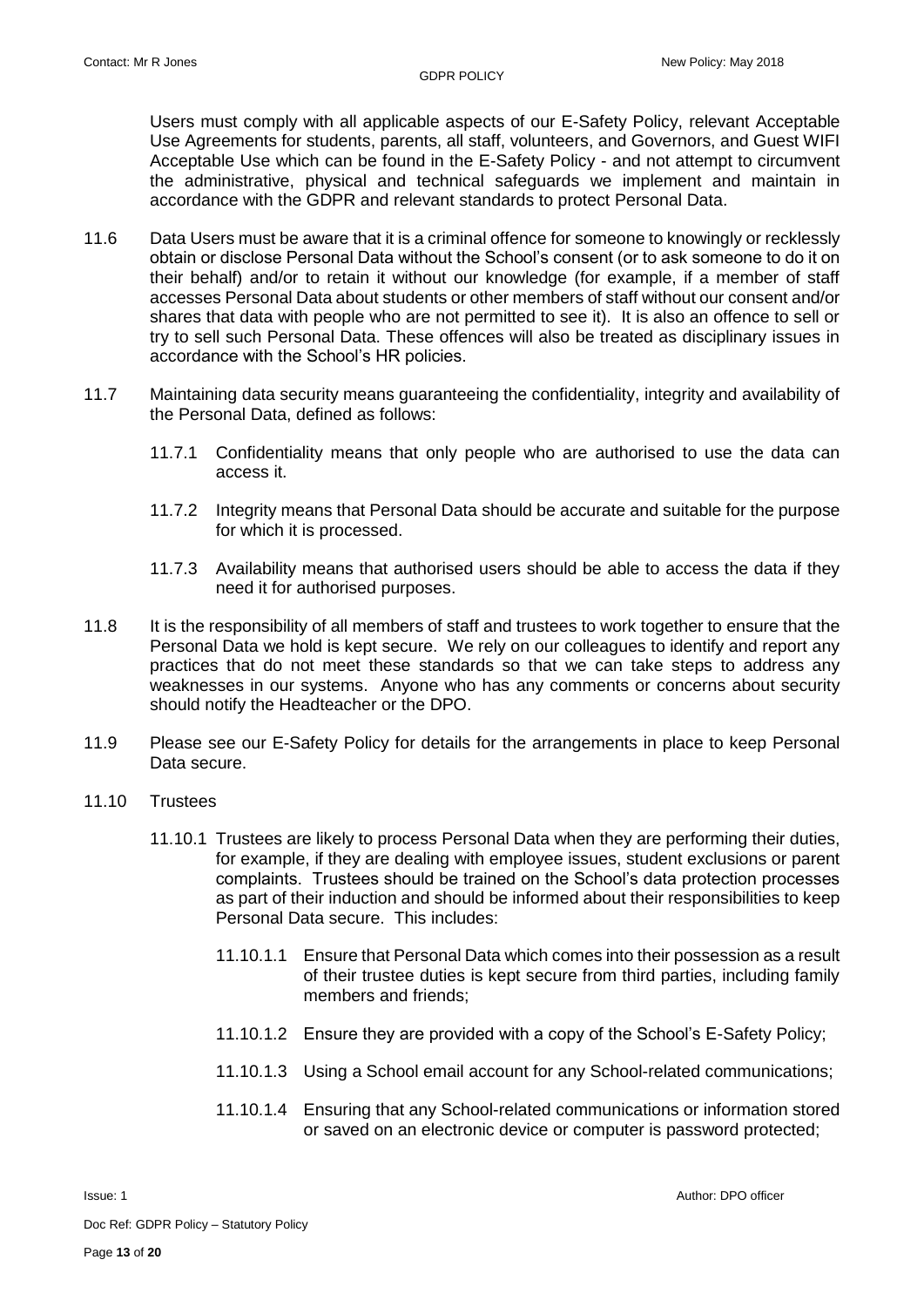- 11.10.1.5 Taking appropriate measures to keep Personal Data secure, which includes ensuring that hard copy documents are securely locked away so that they cannot be access by third parties;
- 11.10.1.6 Taking appropriate measures to securely destroy obsolete (no longer needed) data.
- 11.10.2 Trustees will be asked to read and sign the Acceptable Use Agreement within E-Safety Policy.

#### $12.$ **Processing in line with Data Subjects' rights**

- 12.1 Data Subjects have rights when it comes to how we handle their Personal Data. These include rights to:
	- 12.1.1 withdraw Consent to processing at any time;
	- 12.1.2 receive certain information about the Data Controller's Processing activities;
	- 12.1.3 request access to their Personal Data that we hold;
	- 12.1.4 prevent our use of their Personal Data for direct marketing purposes;
	- 12.1.5 ask us to erase Personal Data if it is no longer necessary in relation to the purposes for which it was collected or processed or to rectify inaccurate data or to complete incomplete data;
	- 12.1.6 restrict processing in specific circumstances;
	- 12.1.7 challenge processing which has been justified on the basis of our legitimate interests or in the public interest;
	- 12.1.8 request a copy of an agreement under which Personal Data is transferred outside of the EEA;
	- 12.1.9 object to decisions based solely on Automated Processing, including profiling (Automated Decision Making);
	- 12.1.10 prevent processing that is likely to cause damage or distress to the Data Subject or anyone else;
	- 12.1.11 be notified of a Personal Data Breach which is likely to result in high risk to their rights and freedoms;
	- 12.1.12 make a complaint to the supervisory authority (the ICO); and
	- 12.1.13 in limited circumstances, receive or ask for their Personal Data to be transferred to a third party in a structured, commonly used and machine readable format.
- 12.2 We are required to verify the identity of an individual requesting data under any of the rights listed above. Members of staff should not allow third parties to persuade them into disclosing Personal Data without proper authorisation.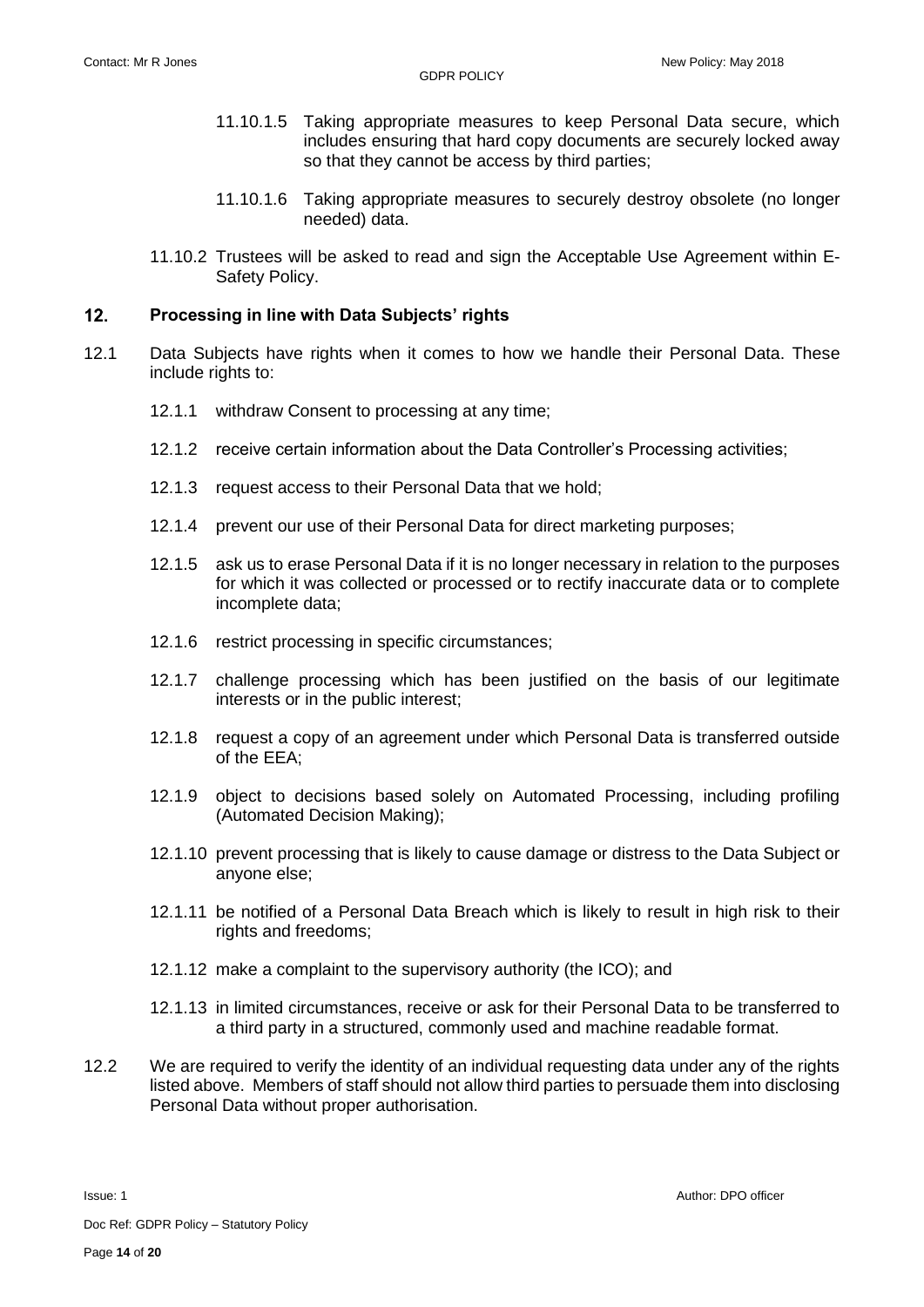#### $13.$ **Dealing with Subject Access Requests (SARs)**

- 13.1 The GDPR extends to all Data Subjects a right of access to their own Personal Data. A formal request from a Data Subject for information that we hold about them must be made in writing. The School can invite a Data Subject to complete a form but we may not insist that they do so.
- 13.2 It is important that all members of staff are able to recognise that a written request made by a person for their own information is likely to be a valid Subject Access Request (SAR), even if the Data Subject does not specifically use this phrase in their request or refer to the GDPR. In some cases, a Data Subject may mistakenly refer to the "Freedom of Information Act" but this should not prevent the School from responding to the request as being made under the GDPR, if appropriate. Some requests may contain a combination of a Subject Access Request for Personal Data under the GDPR and a request for information under the Freedom of Information Act 2000 ("FOIA"). Requests for information under the FOIA must be dealt with promptly and in any event within 20 school days.
- 13.3 Any member of staff who receives a written request of this nature must immediately forward it to the DPO as the statutory time limit for responding is **one calendar month**.
- 13.4 As the time for responding to a request does not stop during the periods when an academy is closed for the holidays, we will attempt to mitigate any impact this may have on the rights of Data Subjects to request access to their data by implementing the following measures:
	- We will contact data subject promptly (within one calendar month) and explain the situation;
	- We may ask for an extension and we will provide our reasons for it;
	- We may seek legal advice where this is required.
- 13.5 A fee may no longer be charged to the individual for provision of this information.
- 13.6 The Academy or central team at the School may ask the Data Subject for reasonable identification so that they can satisfy themselves about the person's identity before disclosing the information. We may wish to clarify if the request is for all the personal data held about a Data Subject or simply that relating to particular incident or particular type of data.
- 13.7 In order to ensure that people receive only information about themselves it is essential that a formal system of requests is in place.
- 13.8 Requests from students who are considered mature enough to understand their rights under the GDPR will be processed as a Subject Access Request (SAR) as outlined below and the data will be given directly to the student (subject to any exemptions that apply under the GDPR or other legislation). As the age when a young person is deemed to be able to give Consent for online services is 13, we will use this age as a guide for when students may be considered mature enough to exercise their own subject access rights. In every case it will be for the School, as Data Controller, to assess whether the child is capable of understanding their rights under the GDPR and the implications of their actions, and so decide whether the Parent needs to make the request on the child's behalf. A Parent would normally be expected to make a request on a child's behalf if the child is younger than 13 years of age.
- 13.9 Requests from students who do not appear to understand the nature of the request will be referred to their parents or carers.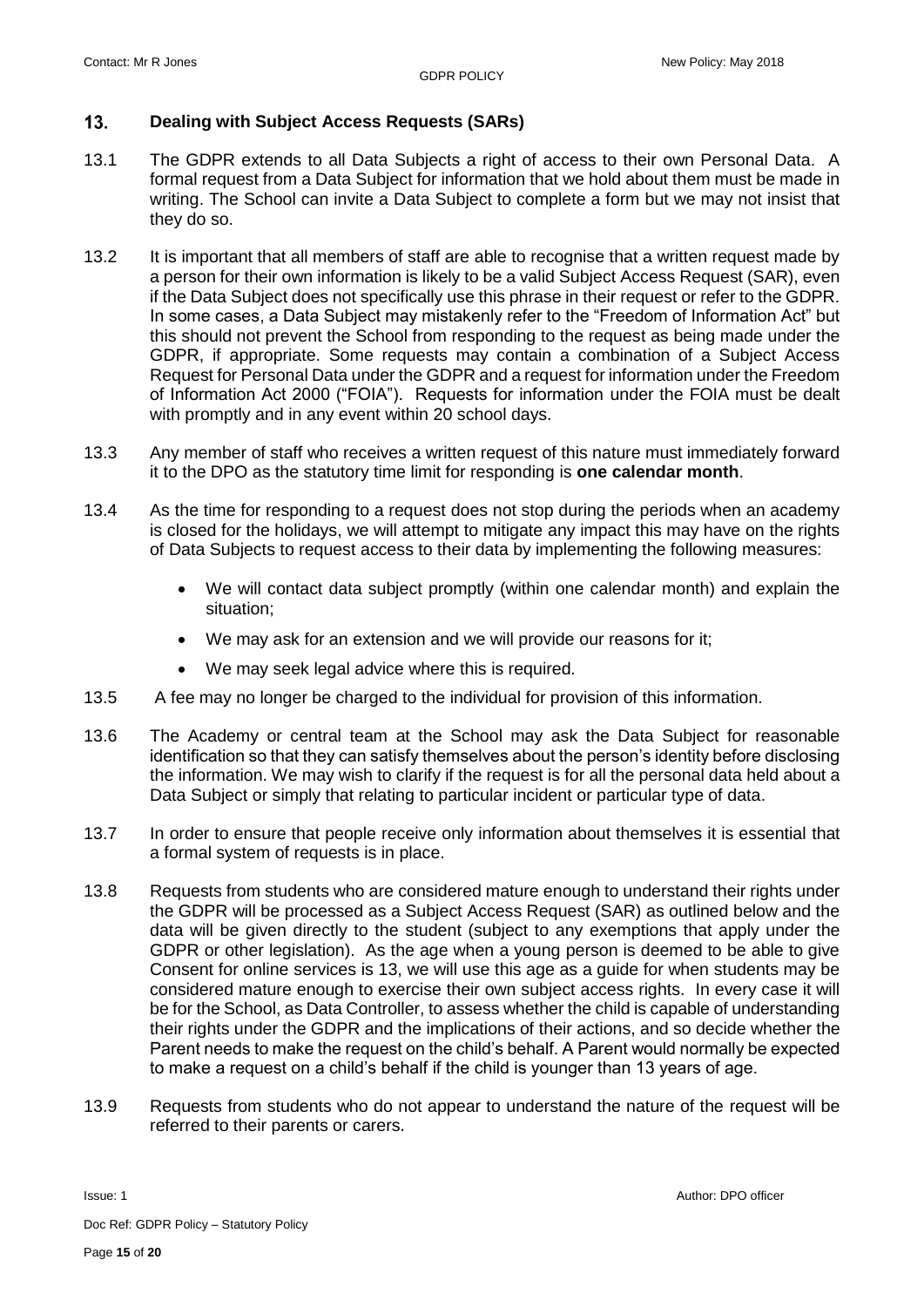- 13.10 Requests from parents/carers in respect of their own child will be processed as requests made on behalf of the Data Subject (the child) where the student is aged under 13 (subject to any exemptions that apply under the Act or other legislation). If the parent makes a request for their child's Personal Data and the child is aged 13 or older and/or the School considers the child to be mature enough to understand their rights under the GDPR, the School shall ask the student for their Consent to disclosure of the Personal Data if there is no other lawful basis for sharing the Personal Data with the Parent (subject to any enactment or guidance which permits the School to disclose the Personal Data to a parent without the child's Consent). If Consent is not given to disclosure, the School shall not disclose the Personal Data if to do so would breach any of the data protection principles.
- 13.11 It should be noted that the Education (Student Information) (England) Regulations 2005 do not apply to academies so the rights available to parents in those Regulations to access their child's educational records are not applicable to the School. Instead, requests from Parents for Personal Data about their child must be dealt with under the GDPR (as outlined above). This is without prejudice to the obligation on the School in the Education (Independent School Standards) Regulations 2014 to provide an annual report of each registered student's progress and attainment in the main subject areas taught to every parent (unless they agree otherwise in writing).
- 13.12 Following receipt of a Subject Access Request, and provided that there is sufficient information to process the request, an entry should be made in the School's Subject Access log book, showing the date of receipt, the Data Subject's name, the name and address of requester (if different), the type of data required (e.g. Student Record, Personnel Record), and the planned date for supplying the information (not more than one calendar month from the request date). The DPO is responsible for completing the log. Should more information be required to establish either the identity of the Data Subject (or agent) or the type of data requested, the date of entry in the log will be date on which sufficient information has been provided.
- 13.13 Where requests are "manifestly unfounded or excessive", in particular because they are repetitive, the School can:
	- 13.13.1 charge a reasonable fee taking into account the administrative costs of providing the information; or

13.13.2 refuse to respond.

- 13.14 Where we refuse to respond to a request, the response must explain why to the individual, informing them of their right to complain to the supervisory authority and to a judicial remedy without undue delay and at the latest within one month. Members of staff should refer to any guidance issued by the ICO on Subject Access Requests and consult the DPO before refusing a request.
- 13.15 Certain information may be exempt from disclosure so members of staff will need to consider what exemptions (if any) apply and decide whether you can rely on them. For example, information about third parties may be exempt from disclosure. In practice, this means that you may be entitled to withhold some documents entirely or you may need to redact parts of them. Care should be taken to ensure that documents are redacted properly. Please seek further advice or support from the DPO if you are unsure which exemptions apply.
- 13.16 In the context of an Academy a Subject Access Request is normally part of a broader complaint or concern from a parent/carer or may be connected to a disciplinary or grievance for an employee. Members of staff should therefore ensure that the broader context is taken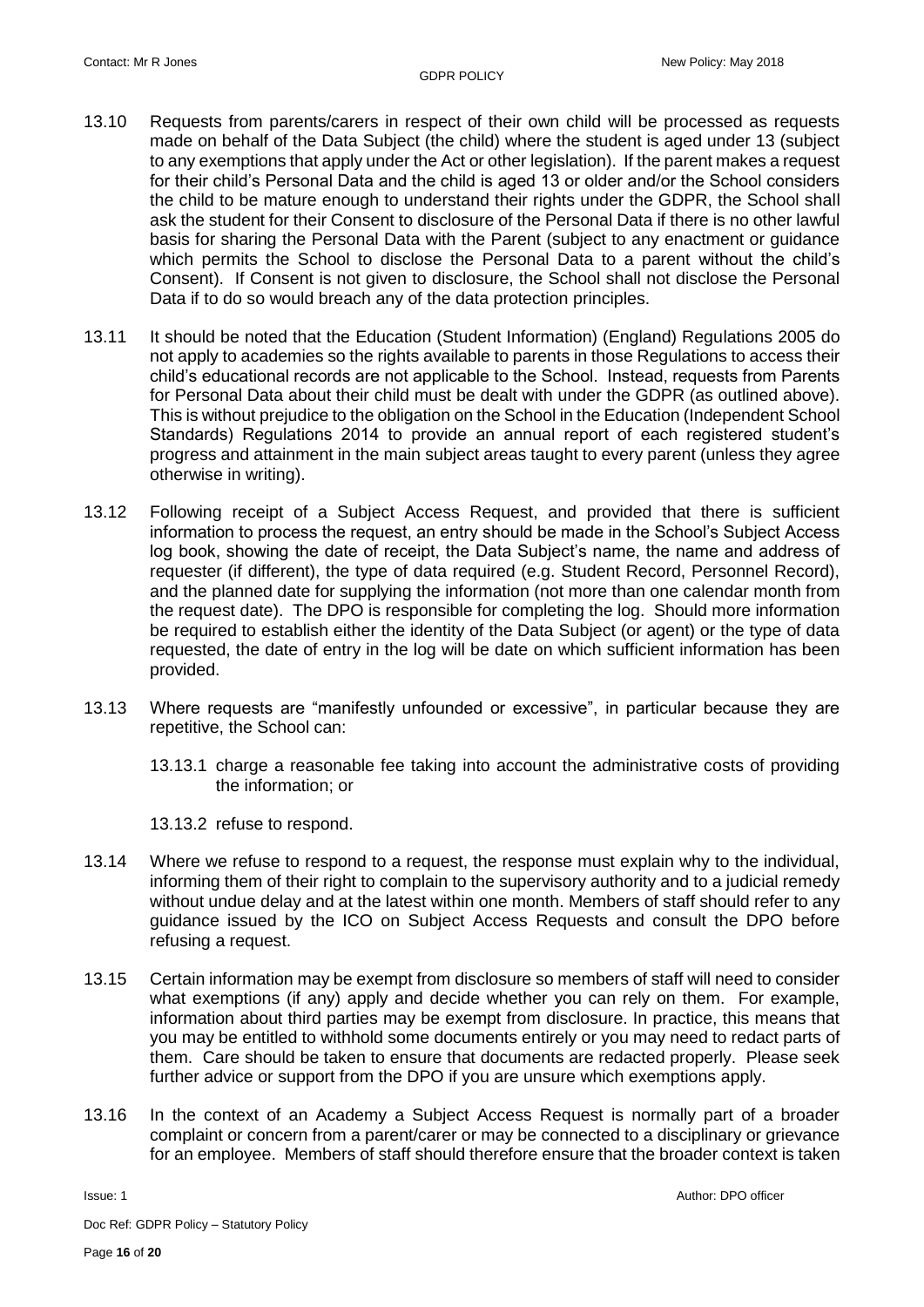into account when responding to a request and seek advice if required on managing the broader issue and the response to the request.

#### $14.$ **Providing information over the telephone**

- 14.1 Any member of staff dealing with telephone enquiries should be careful about disclosing any Personal Data held by the School whilst also applying common sense to the particular circumstances. In particular they should:
	- 14.1.1 Check the caller's identity to make sure that information is only given to a person who is entitled to it.
	- 14.1.2 Suggest that the caller put their request in writing if they are not sure about the caller's identity and where their identity cannot be checked.
	- 14.1.3 Refer to their line manager or the DPO for assistance in difficult situations. No-one should feel pressurised into disclosing personal information.

#### $15.$ **Authorised disclosures**

- 15.1 The School will only disclose data about individuals if one of the lawful bases apply.
- 15.2 Only authorised and trained staff are allowed to make external disclosures of Personal Data. The School will regularly share Personal Data with third parties where it is lawful and appropriate to do so including, but not limited to, the following:
	- 15.2.1 Local Authorities;
	- 15.2.2 the Department for Education;
	- 15.2.3 the Education & Skills Funding Agency;
	- 15.2.4 the Disclosure and Barring Service;
	- 15.2.5 the Teaching Regulation Agency;
	- 15.2.6 the Teachers' Pension Service;
	- 15.2.7 the Local Government Pension Scheme which is administered by Hillingdon Borough Council;
	- 15.2.8 our external HR providers;
	- 15.2.9 our external payroll providers;
	- 15.2.10 our external IT Provider;
	- 15.2.11 HMRC;
	- 15.2.12 the Police or other law enforcement agencies;
	- 15.2.13 our legal advisors and other consultants;
	- 15.2.14 insurance providers/the Risk Protection Arrangement;
- **Issue: 1** Author: DPO officer 15.2.15 occupational health advisors;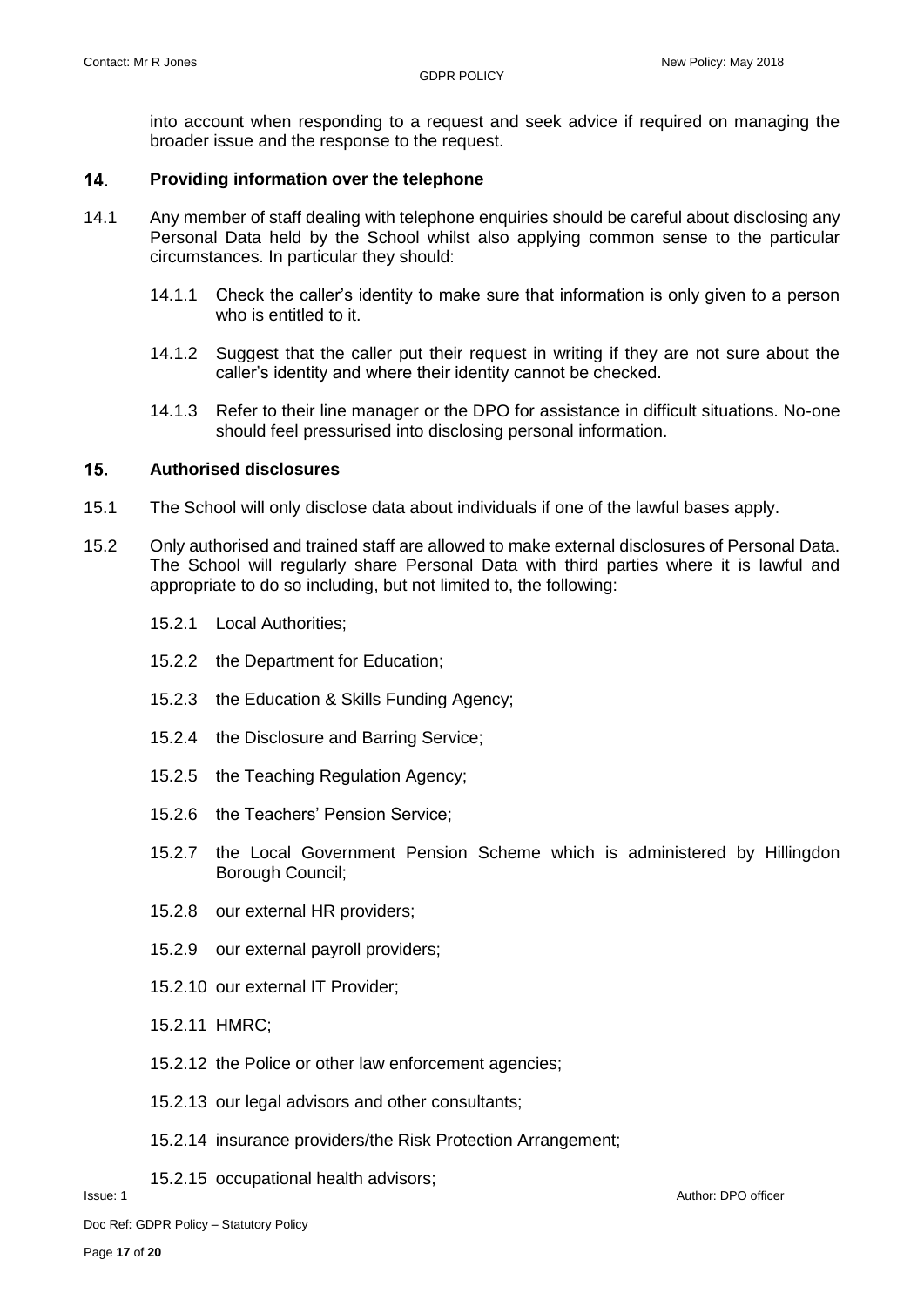- 15.2.16 exam boards including AQA, Edexcel, OCR, WJEC, and RSA;
- 15.2.17 the Joint Council for Qualifications;
- 15.2.18 NHS health professionals including educational psychologists and school nurses;
- 15.2.19 Education Welfare Officers;
- 15.2.20 Courts, if ordered to do so;
- 15.2.21 Prevent teams in accordance with the Prevent Duty on schools;
- 15.2.22 other schools, for example, if we are negotiating a managed move and we have consent to share information in these circumstances;
- 15.2.23 confidential waste collection companies.
- 15.3 Some of the organisations we share Personal Data with may also be Data Controllers in their own right in which case we will be jointly controllers of Personal Data and may be jointly liable in the event of any data breaches.
- 15.4 Data Sharing Agreements should be completed when setting up 'on-going' or 'routine' information sharing arrangements with third parties who are Data Controllers in their own right. However, they are not needed when information is shared in one-off circumstances but a record of the decision and the reasons for sharing information should be kept.
- 15.5 All Data Sharing Agreements must be signed off by the Data Protection Officer who will keep a register of all Data Sharing Agreements.
- 15.6 The GDPR requires Data Controllers to have a written contract in place with Data Processors which must include specific clauses relating to the way in which the data is Processed ("GDPR clauses"). A summary of the GDPR clauses is set out in Appendix 1. It will be the responsibility of the Academy entering into the contract to ensure that the GDPR clauses have been added to the contract with the Data Processor. Personal Data may only be transferred to a third-party Data Processor if they agree to put in place adequate technical, organisational and security measures themselves.
- 15.7 In some cases Data Processors may attempt to include additional wording when negotiating contracts which attempts to allocate some of the risk relating to compliance with the GDPR, including responsibility for any Personal Data Breaches, onto the School. In these circumstances, the member of staff dealing with the contract should contact the DPO for further advice before agreeing to include such wording in the contract.

#### $16.$ **Reporting a Personal Data Breach**

- 16.1 The GDPR requires Data Controllers to notify any Personal Data Breach to the ICO and, in certain instances, the Data Subject.
- 16.2 A notifiable Personal Data Breach must be reported to the ICO without undue delay and where feasible within 72 hours, unless the data breach is unlikely to result in a risk to the individuals.
- 16.3 If the breach is likely to result in high risk to affected Data Subjects, the GDPR, requires organisations to inform them without undue delay.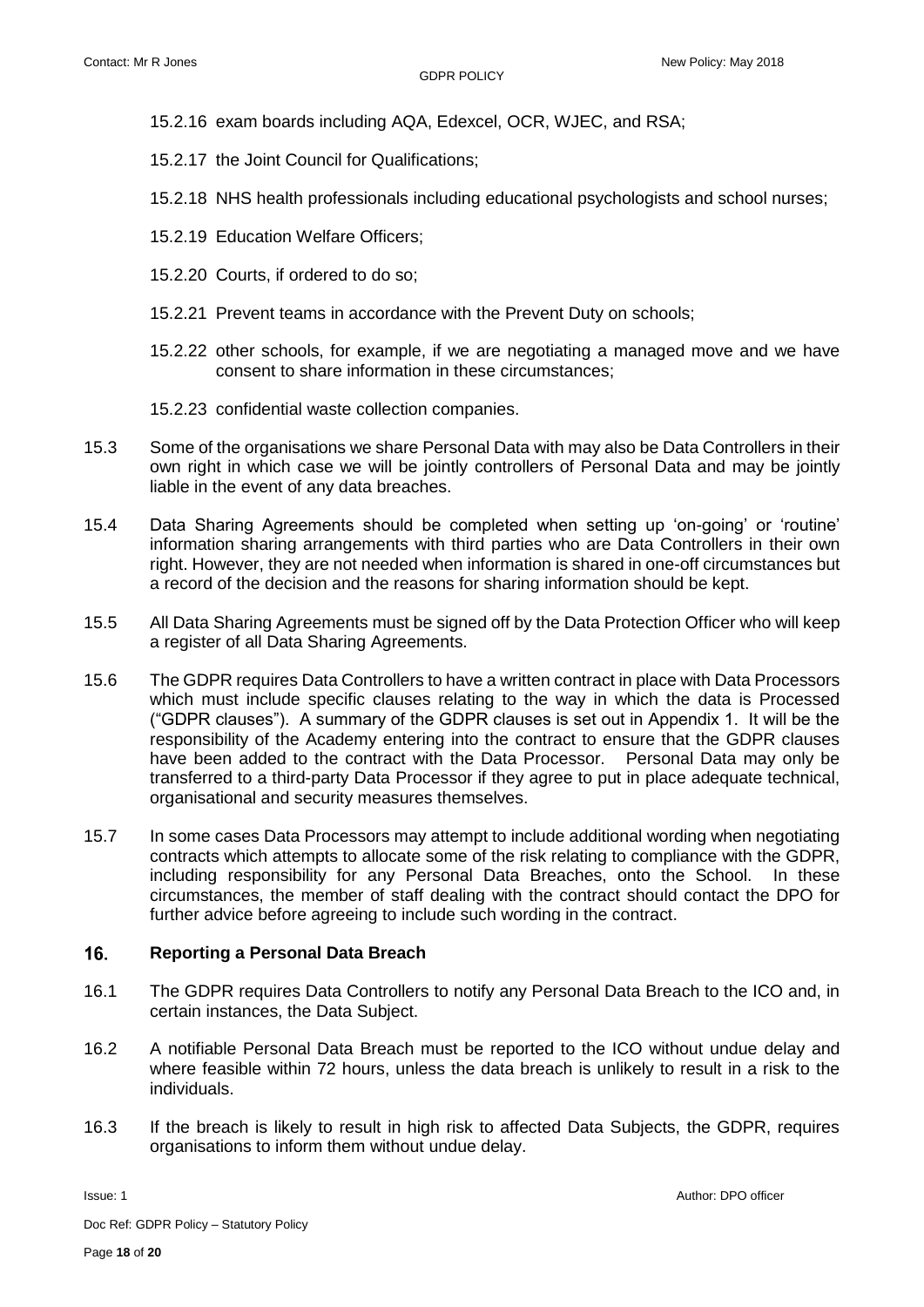- 16.4 It is the responsibility of the DPO, or the nominated deputy, to decide whether to report a Personal Data Breach to the ICO.
- 16.5 We have put in place procedures to deal with any suspected Personal Data Breach and will notify Data Subjects or any applicable regulator where we are legally required to do so.
- 16.6 The School recognises that as we are closed or have limited staff available during school holidays, there will be times when our ability to respond to a Personal Data Breach promptly and within the relevant timescales will be affected. We will consider any proportionate measures that we can implement to mitigate the impact this may have on Data Subjects when we develop our Data Breach Response Plan.
- 16.7 If a member of staff or trustee knows or suspects that a Personal Data Breach has occurred, our Data Breach Response Plan must be followed. In particular, the DPO or such other person identified in our Data Breach Response Plan must be notified immediately. You should preserve all evidence relating to the potential Personal Data Breach.

#### $17.$ **Accountability**

- 17.1 The School must implement appropriate technical and organisational measures in an effective manner, to ensure compliance with data protection principles. The School is responsible for, and must be able to demonstrate, compliance with the data protection principles.
- 17.2 The School must have adequate resources and controls in place to ensure and to document GDPR compliance including:
	- 17.2.1 appointing a suitably qualified DPO (where necessary) and an executive team accountable for data privacy;
	- 17.2.2 implementing Privacy by Design when Processing Personal Data and completing Data Protection Impact Assessments (DPIAs) where Processing presents a high risk to rights and freedoms of Data Subjects;
	- 17.2.3 integrating data protection into internal documents including this Data Protection Policy, related policies and Privacy Notices;
	- 17.2.4 regularly training School employees and trustees on the GDPR, this Data Protection Policy, related policies and data protection matters including, for example, Data Subject's rights, Consent, legal bases, DPIA and Personal Data Breaches. The School must maintain a record of training attendance by School personnel; and
	- 17.2.5 regularly testing the privacy measures implemented and conducting periodic reviews and audits to assess compliance, including using results of testing to demonstrate compliance improvement effort.

#### $18.$ **Record keeping**

- 18.1 The GDPR requires us to keep full and accurate records of all our Data Processing activities.
- 18.2 We must keep and maintain accurate records reflecting our processing including records of Data Subjects' Consents and procedures for obtaining Consents.
- 18.3 These records should include, at a minimum, the name and contact details of the Data Controller and the DPO, clear descriptions of the Personal Data types, Data Subject types,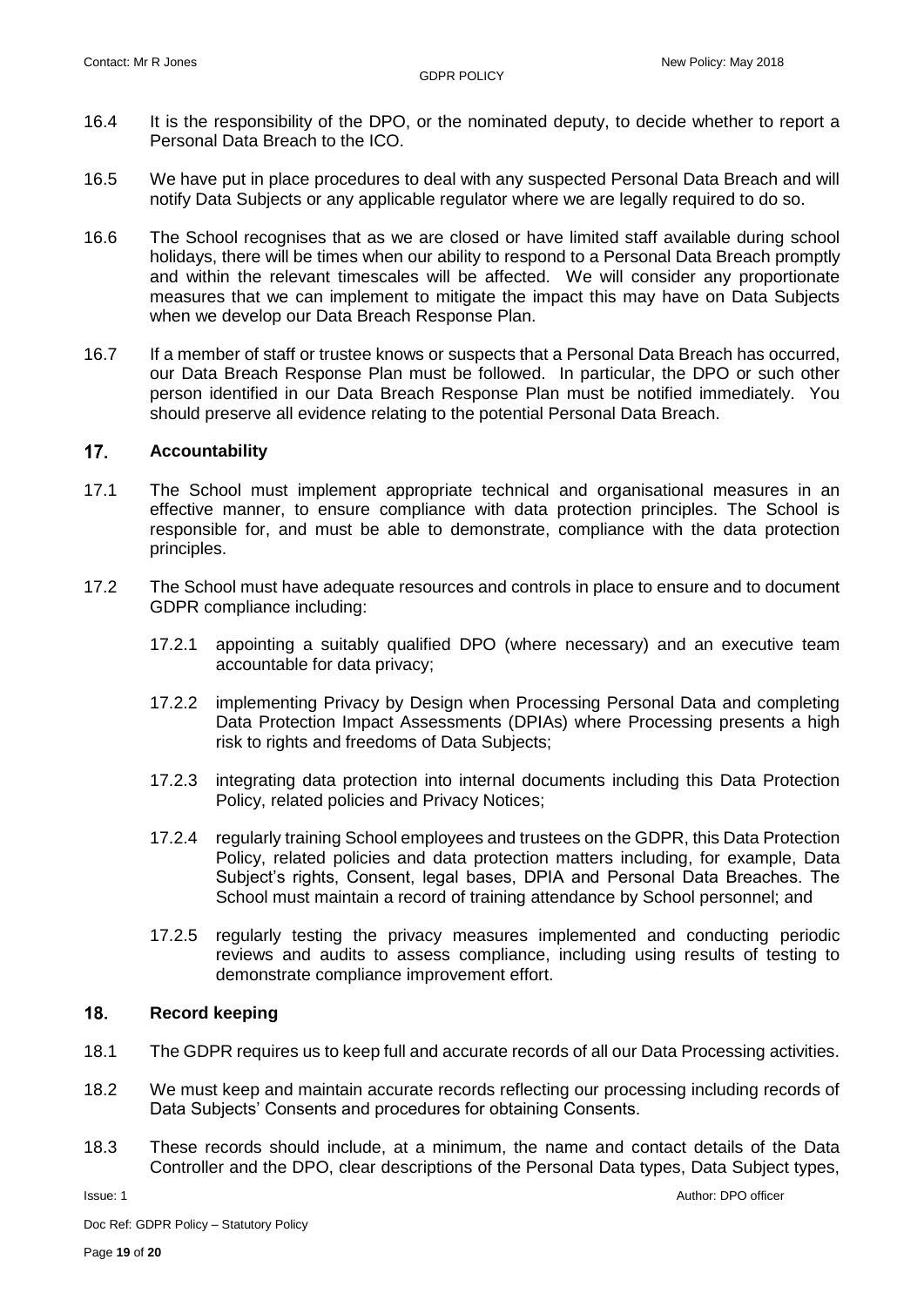processing activities, processing purposes, third-party recipients of the Personal Data, Personal Data storage locations, Personal Data transfers, the Personal Data's retention period and a description of the security measures in place. In order to create such records, data maps should be created which should include the detail set out above together with appropriate data flows.

#### 19. **Training and audit**

- 19.1 We are required to ensure all School personnel have undergone adequate training to enable us to comply with data privacy laws. We must also regularly test our systems and processes to assess compliance.
- 19.2 Members of staff must attend all mandatory data privacy related training.

#### $20.$ **Privacy By Design and Data Protection Impact Assessments (DPIA)**

- 20.1 We are required to implement Privacy by Design measures when Processing Personal Data by implementing appropriate technical and organisational measures (like pseudonymisation) in an effective manner, to ensure compliance with data privacy principles.
- 20.2 This means that we must assess what Privacy by Design measures can be implemented on all programs/systems/processes that Process Personal Data by taking into account the following:
	- 20.2.1 the state of the art;
	- 20.2.2 the cost of implementation;
	- 20.2.3 the nature, scope, context and purposes of processing; and
	- 20.2.4 the risks of varying likelihood and severity for rights and freedoms of Data Subjects posed by the processing.
	- 20.2.5 We are also required to conduct DPIAs in respect to high risk processing.
	- 20.2.6 The School should conduct a DPIA and discuss your findings with the DPO when implementing major system or business change programs involving the processing of Personal Data including (but not limited to):
	- 20.2.7 use of new technologies (programs, systems or processes), or changing technologies (programs, systems or processes);
	- 20.2.8 Automated Processing including profiling and ADM;
	- 20.2.9 large scale processing of Sensitive Data; and
	- 20.2.10 large scale, systematic monitoring of a publicly accessible area.
- 20.3 We will also undertake a DPIA as a matter of good practice to help us to assess and mitigate the risks to students. If our processing is likely to result in a high risk to the rights and freedom of children then a DPIA should be undertaken.
- 20.4 A DPIA must include: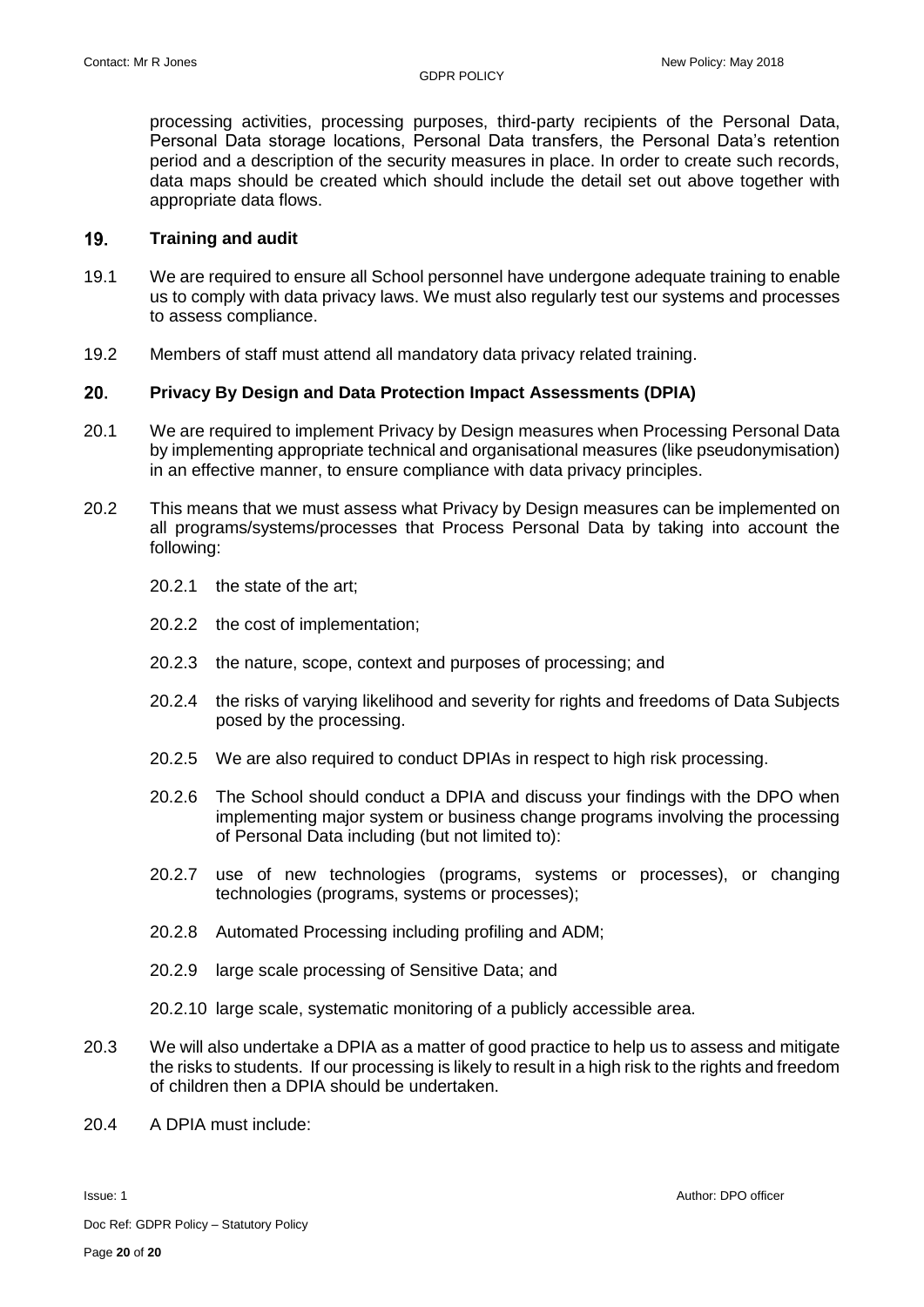- 20.4.1 a description of the processing, its purposes and the School's legitimate interests if appropriate;
- 20.4.2 an assessment of the necessity and proportionality of the processing in relation to its purpose;
- 20.4.3 an assessment of the risk to individuals; and
- 20.4.4 the risk mitigation measures in place and demonstration of compliance.

#### $21.$ **CCTV**

- 21.1 The School uses CCTV in locations around its sites. This is to:
	- 21.1.1 protect the academy buildings and our assets;
	- 21.1.2 increase personal safety and reduce the fear of crime;
	- 21.1.3 support the Police in a bid to deter and detect crime;
	- 21.1.4 assist in identifying, apprehending and prosecuting offenders;
	- 21.1.5 provide evidence for the School to use in its internal investigations and/or disciplinary processes in the event of behaviour by staff, students or other visitors on the site which breaches or is alleged to breach the School's policies;
	- 21.1.6 protect members of the school community, public and private property; and
	- 21.1.7 assist in managing the Academy.
- 21.2 Please refer to the School's CCTV policy for more information.

#### $22.$ **Policy Review**

- 22.1 It is the responsibility of the directors to facilitate the review of this policy on a regular basis. Recommendations for any amendments should be reported to the DPO.
- 22.2 We will continue to review the effectiveness of this policy to ensure it is achieving its stated objectives.

#### 23. **Enquiries**

Further information about the School's Data Protection Policy is available from the DPO.

General information about the Act can be obtained from the Information Commissioner's Office: [www.ico.gov.uk.](http://www.ico.gov.uk/)You can contact the Information Commissioners Office on 0303 123 1113 or via email<https://ico.org.uk/global/contact-us/email/> or at the Information Commissioner's Office, Wycliffe House, Water Lane, Wilmslow, Cheshire. SK9 5AF.